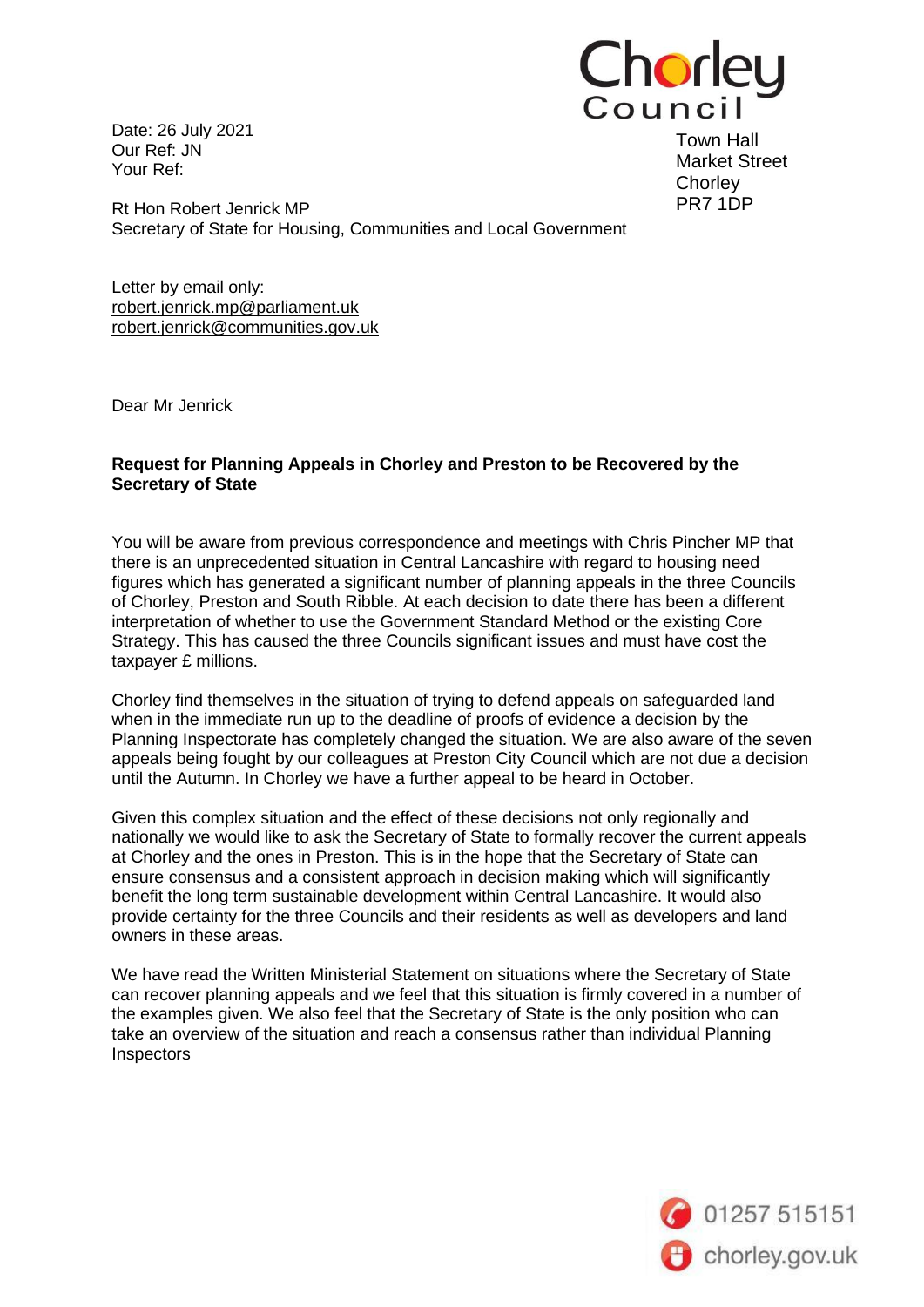

Town Hall Market Street **Chorley** PR7 1DP

For the avoidance of doubt the reference numbers with the Planning Inspectorate of the appeals being requested for recovery are listed overleaf.

I am sure you understand the significance of this situation and why we do not make this request lightly.

Yours sincerely

A. W. Bradley

Cllr Alistair Bradley Leader of Chorley Council

CC Lindsay Hoyle MP Katherine Fletcher MP Christopher Pincher MP Cllr Matthew Brown – Leader of Preston City Council Cllr Paul Foster – Leader of South Ribble Council MHCLG Planning Casework Unit